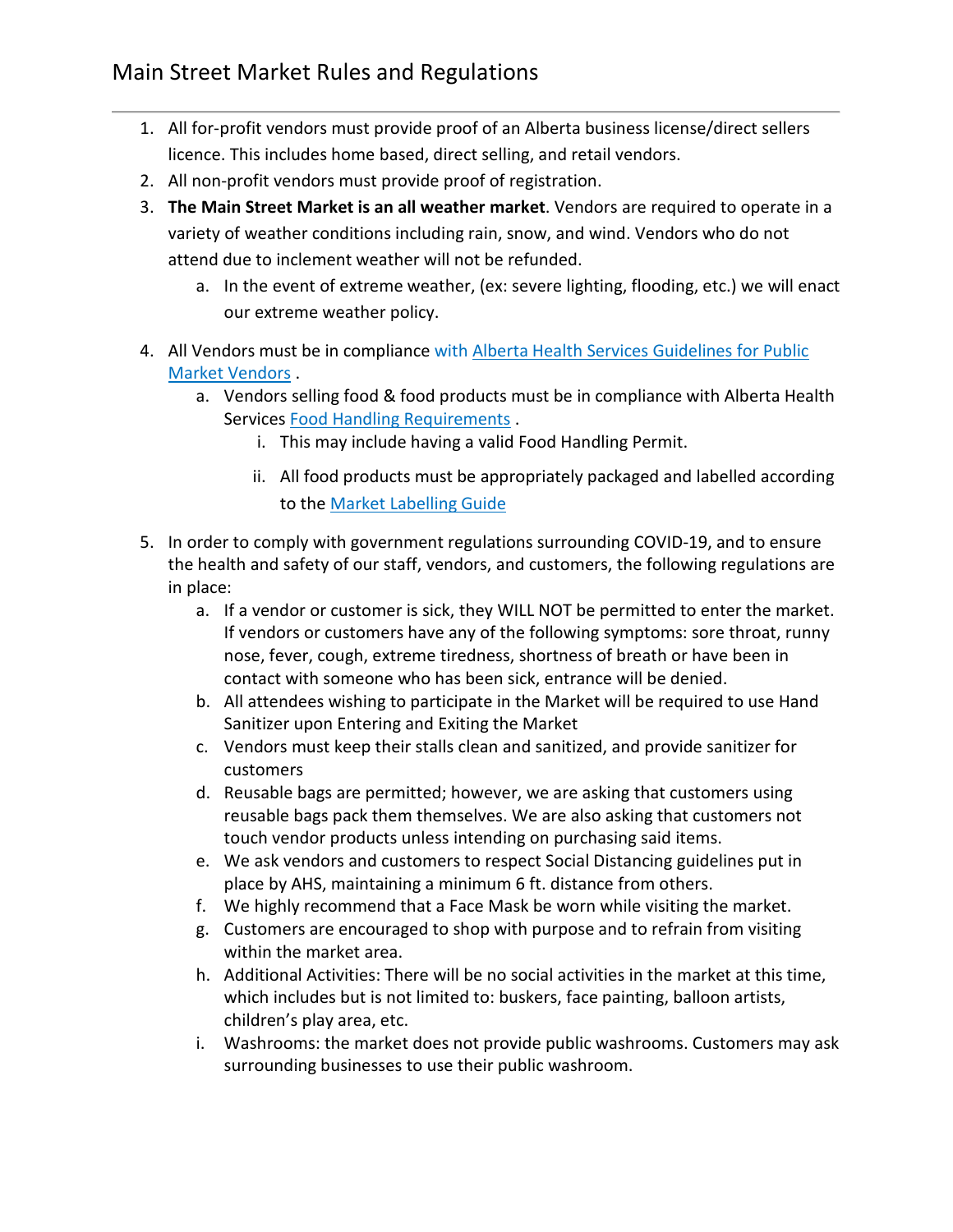- j. Under no circumstance should our staff or vendors be subject to abusive language from anyone at the market.
- 6. All products must be legal to sell in Alberta, and any applicable licensing must be provided to market administrators. (ex: Liquor license)
- 7. Market administrators may use their discretion to refuse a vendor based on the products/services being sold, ineligibility to do business in the province of Alberta, or non-compliance with government/market regulations or town bylaws.
- 8. Main Street Market administrators reserve the right to change vendor locations within the market at any time.
- 9. Smoking and vaping are strictly prohibited within the Market area.
- 10. Animals are prohibited within the market area, except in the case of a Service Animal used by a person with a medical condition or disability.
	- a. Please note, owners of guide or service animals should have a copy of certification for the animal on them at all times.
- 11. All stalls are the same size, approximately 10 feet by 10 feet
	- a. No product, signs, or stands shall be displayed outside of this area.
	- b. Vendors are responsible for providing all of their own tables, tents, and equipment, as well as weights to anchor their tent. **All tents must be weighted down during the market**
	- c. Power is NOT available. If a vendor decides to use a generator, they must have an inverter to minimize generator noise (as it is disruptive to other vendors and market patrons) and must tape down all cables.
	- d. Vendors are responsible for any damage that occurs to the area within or surrounding their stall. (ex. Town or other vendor's property, damaged trees, grass, etc.)
- 12. Vendors may NOT park on Main Street. These spaces are reserved for patrons of the market and surrounding businesses. Vendors may drive into the market in the morning to unload their products and supplies, go park their vehicle, and then walk to the market to finish their set-up.
- 13. Barricades will be erected at 8:00 am and removed at 3:00pm. Vendors are not permitted to set up before the barricades are erected in the morning. Similarly, vendors must be completely disassembled and off the road before the barricades are removed at the end of the day.
- 14. Vendors must be set up in their stall and ready to operate by 9:45 am, at which time access roads are closed. Stalls that are vacant after this time may be reassigned to another vendor. No refunds or date exchanges will be given to vendors arriving late where stalls have been reassigned or are no longer accessible.